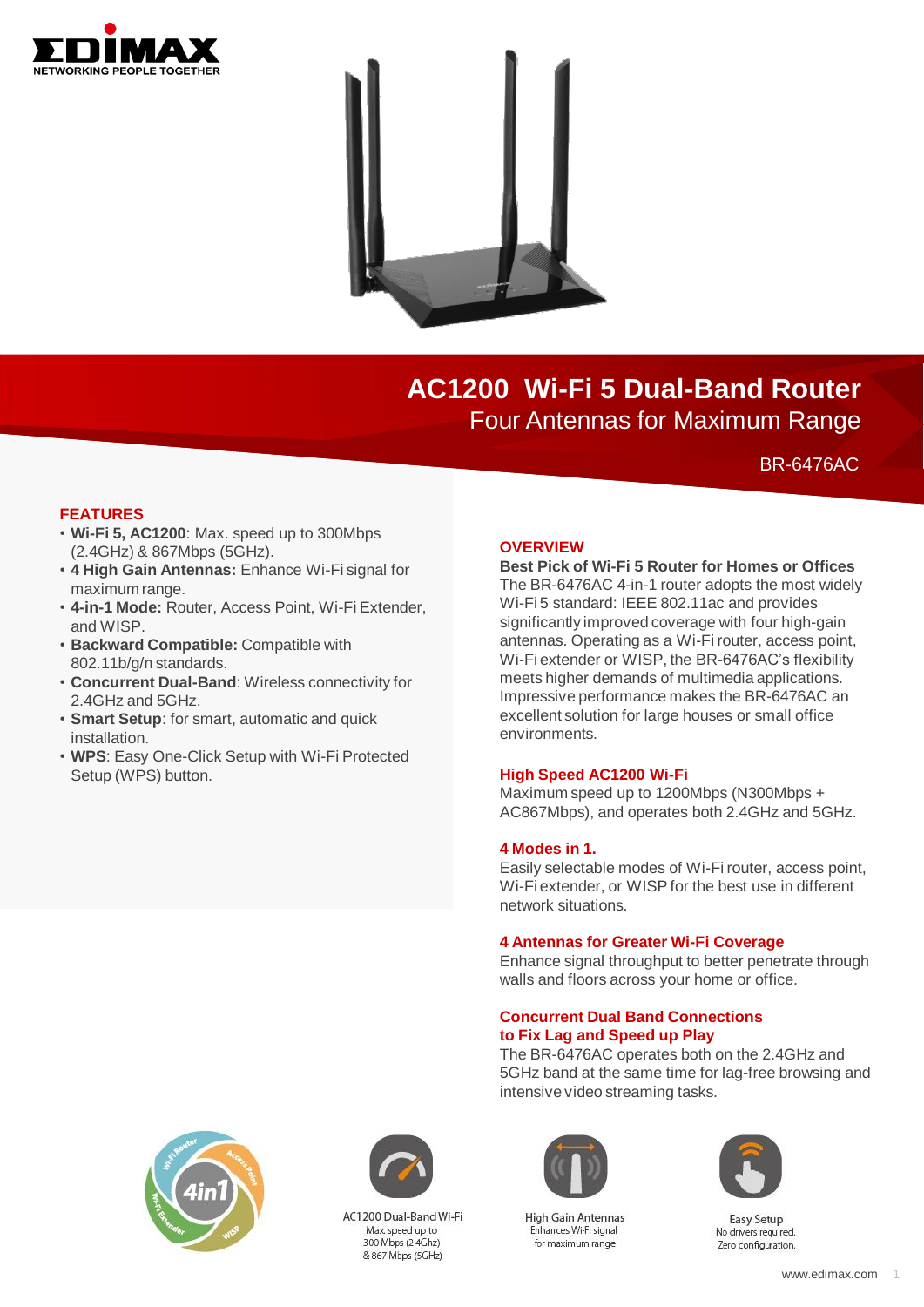BR-6476AC

## **The Most Widely Used Wi-Fi Standard**

The BR-6476AC 4-in-1 router adopts the most widely used Wi-Fi 5 standard: IEEE 802.11ac and provides significantly improved coverage with four high-gain antennas. Operating as a router, access point, range extender or WISP, the BR-6476AC's flexibility can handle that of many demanding multimedia applications. Impressive performance makes the BR-6476AC an excellent solution for large homes or offices.



#### **Upgrade your Network to an 11ac Wi-Fi**

The BR-6476AC upgrades your network to 11ac, which operates in both 5GHz and 2.4GHz band. Wi-Fi 5, the 802.11ac, is the mostly compliant Wi-Fi standard for current home wireless networking. With combined wireless speeds of up to 1200Mbps, the device provides better speeds and coverage. You can run multiple bandwidth-intensive applications in a large home or office. The router is also backward compatible with 802.11 b/g/n to ensure compatibility with legacy Wi-Fi devices.

### **Concurrent Dual-Band Wi-Fi Connectivity**

The BR-6476AC optimizes your Wi-Fi connectivity speed by operating both 2.4GHz and 5GHz that ensures an interference-free performance. While you're enjoying HD video streaming or playing online games over the 5GHz band, other tasks, such as emailing, online chatting, or web surfing can be well handled by the 2.4GHz simultaneously.



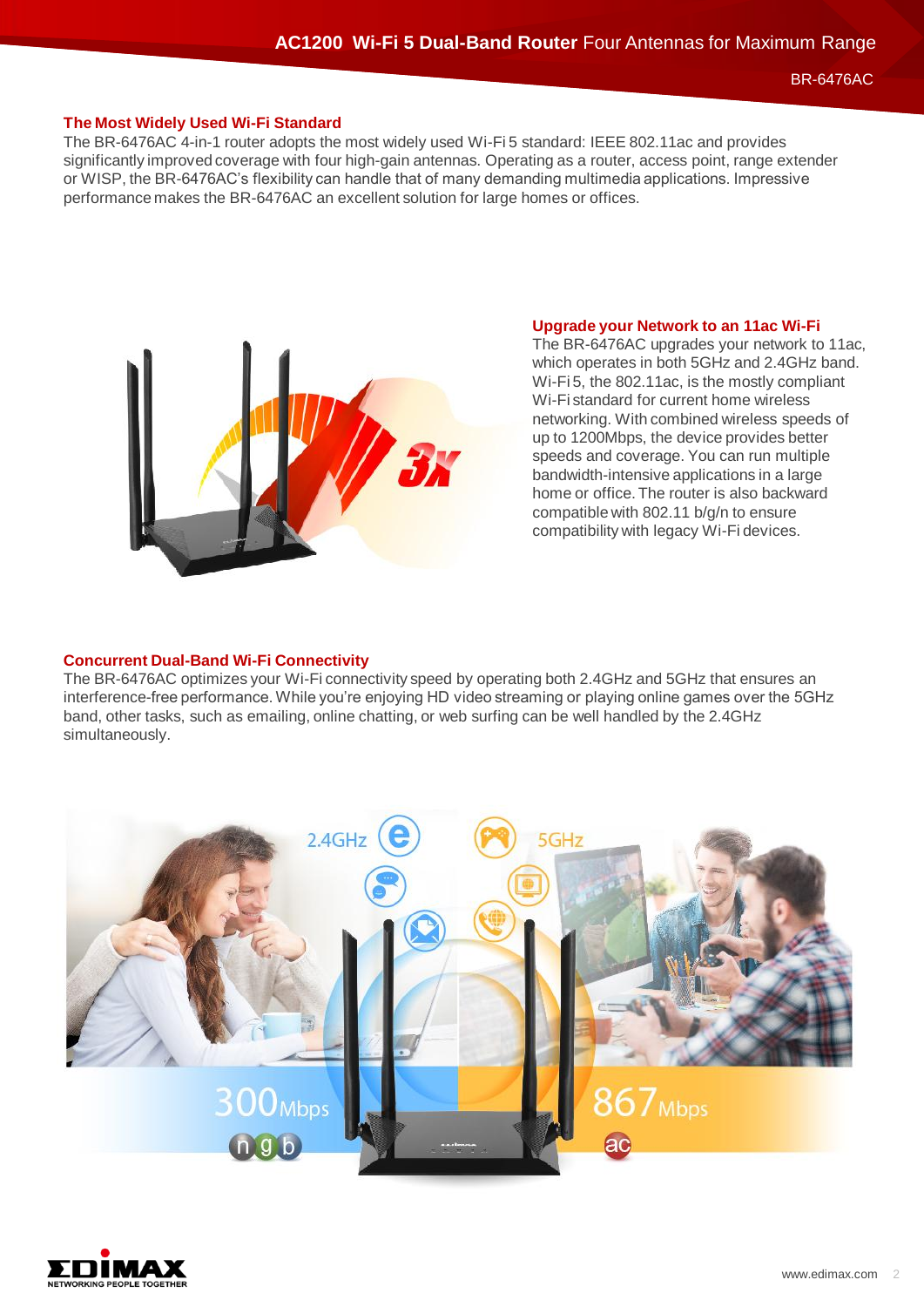BR-6476AC

### **4-in-1 Mode**

The BR-6476AC can work as 4 major modes for wireless networking, including router, access point, range extender, and WISP modes. You can use it as a router for Internet sharing, as an access point for switching a wired connection into a wireless network, extending the signals as a range extender, or sharing a wireless Internet connection with all your devices. Switch modes according to your environment or needs by using the easy smart setup wizard.





#### **4 High-Gain Antennas for Maximum Coverage** Employing four external high-gain fixed antennas, the

BR-6476AC provides powerful 2.4GHz and 5GHz dual-band signal strength and enhanced Wi-Fi range, providing good signal coverage across your large home or office.

### **Easy Setup**

Simple browser-based setup over iPad, tablet, smartphone, or computer makes the BR-6476AC installation as easy as 1,2,3.







\* Setup Wizard will guide you through the setup.









Modern